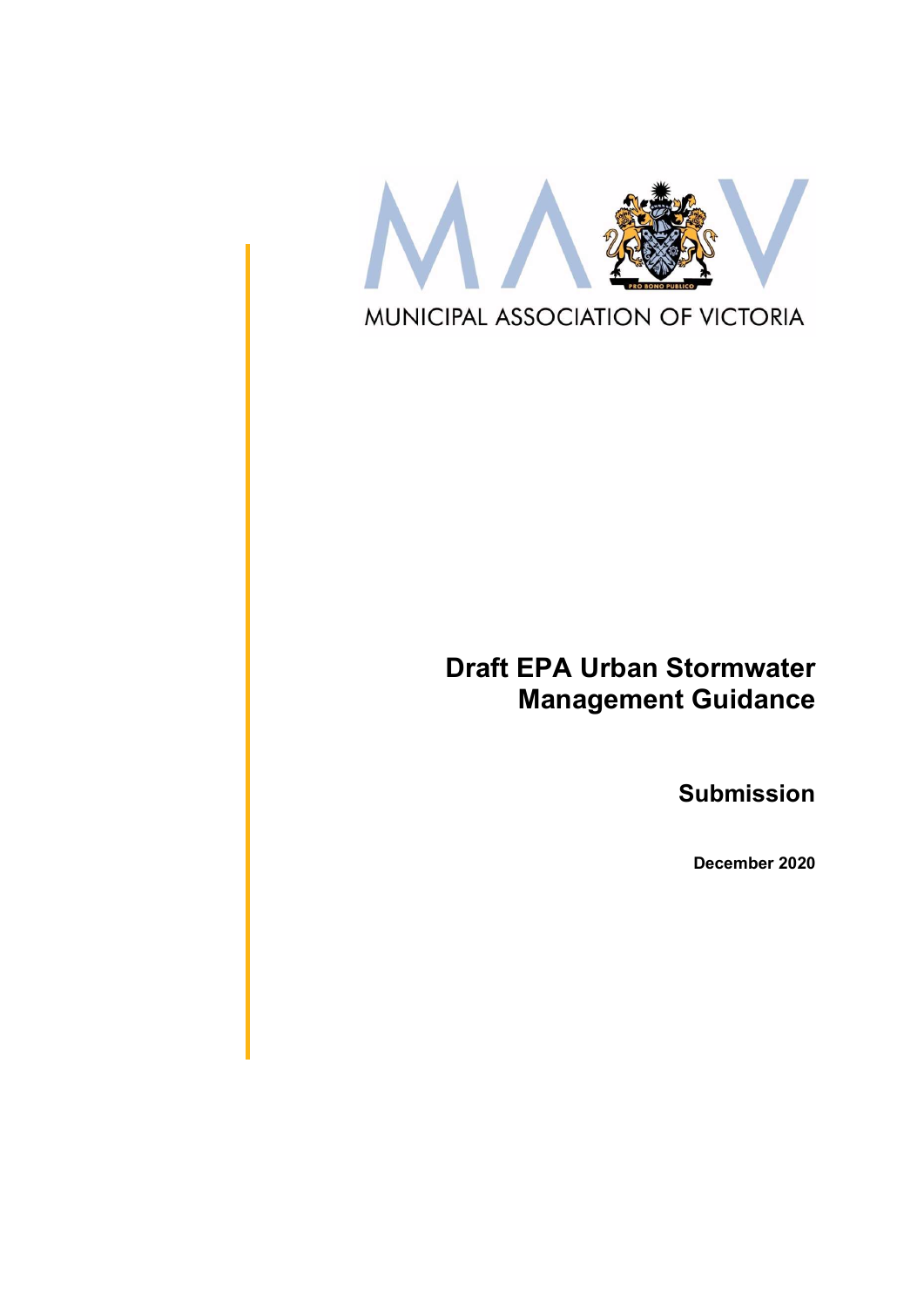#### © Copyright Municipal Association of Victoria, 2020.

The Municipal Association of Victoria (MAV) is the owner of the copyright in the publication MAV Submission – Draft EPA Urban Stormwater Management Guidance.

No part of this publication may be reproduced, stored or transmitted in any form or by any means without the prior permission in writing from the Municipal Association of Victoria.

All requests to reproduce, store or transmit material contained in the publication should be addressed to Rosemary Hancock, MAV – email rhancock@mav.asn.au.

The MAV does not guarantee the accuracy of this document's contents if retrieved from sources other than its official websites or directly from a MAV employee.

The MAV can provide this publication in an alternative format upon request, including large print, Braille and audio.

"MAV Submission – Draft EPA Urban Stormwater Management Guidance" has been prepared by the MAV for discussion with member councils, and the State Government on urban stormwater management.

While this paper aims to broadly reflect the views of local government in Victoria, individual councils will also respond to issues specific to, and on behalf of, their communities. The MAV thanks and acknowledges the contribution of those who have provided their comments and advice in the development of this submission.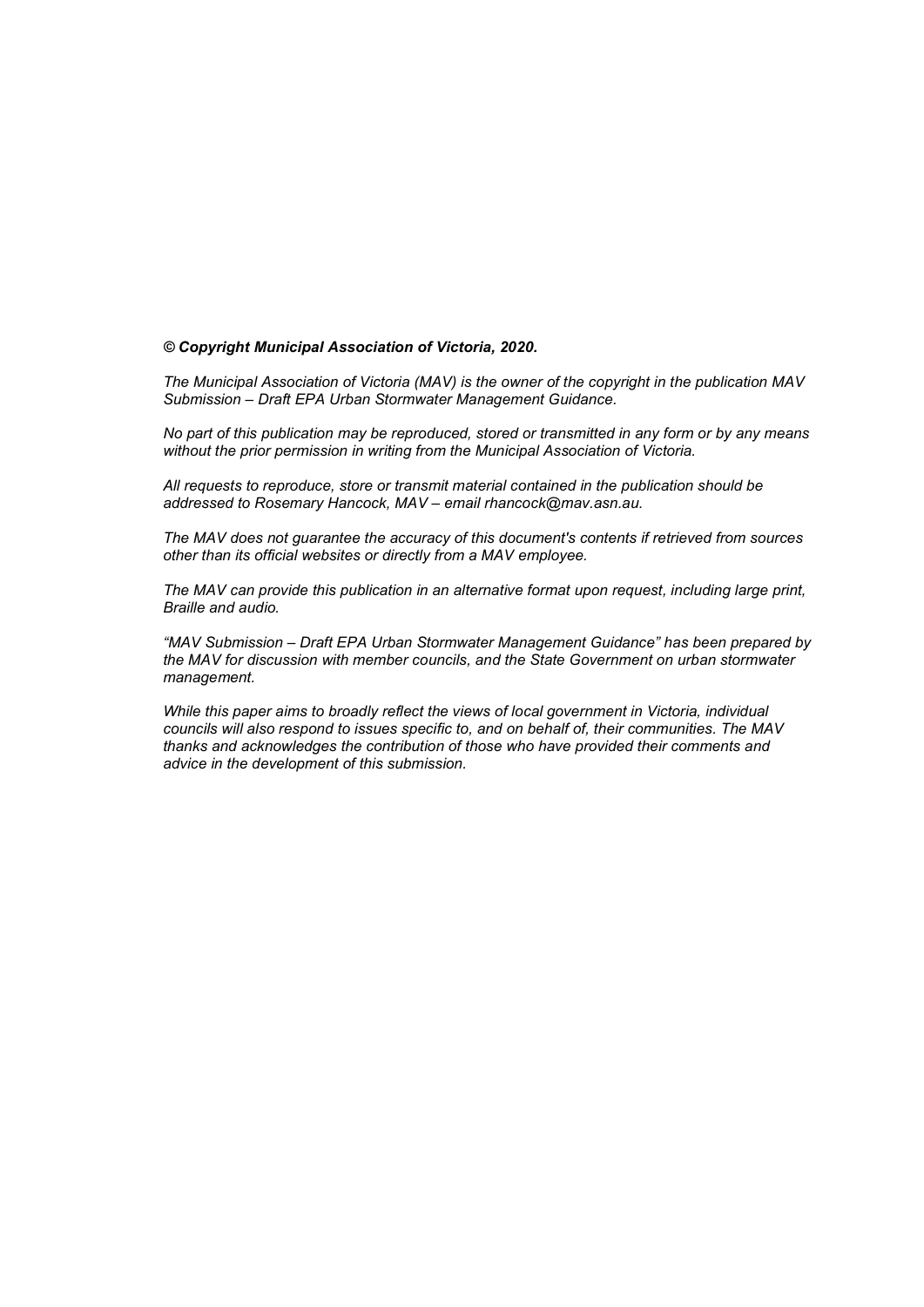

# Table of contents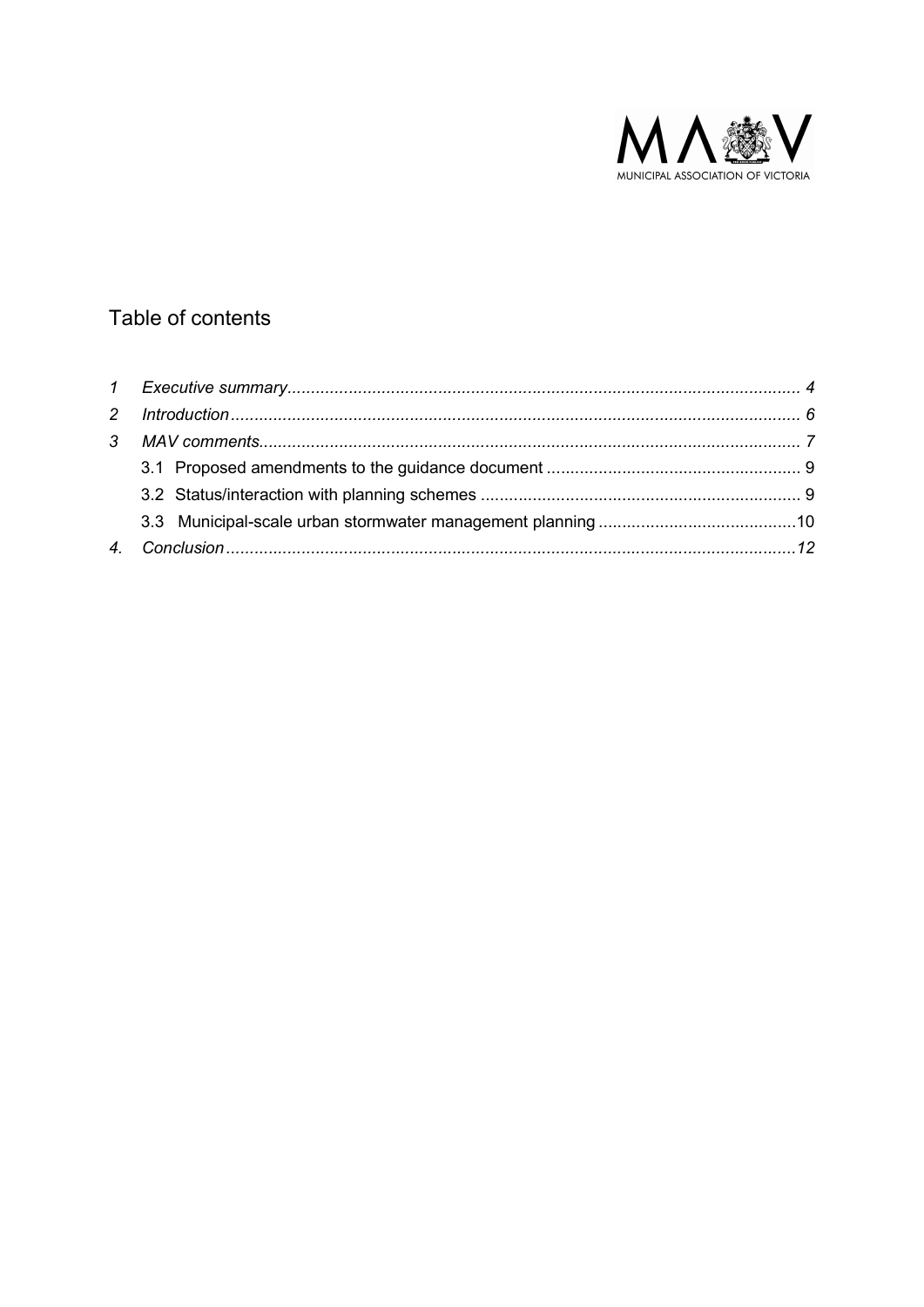

# 1 Executive summary

We welcome the release of the EPA's Draft Urban Stormwater Management Guidance and its collation of scientific and technical insights that will enable stormwater management practices to better meet pollution reduction objectives and insights shared across the development, land-use and infrastructure sectors. It is a timely reminder of the urgent need for continued improvements to be made to the way urban stormwater is managed to minimise the risk of harm to human health and the environment, through informed advice.

Predictions that the total area of impervious surfaces will almost double over the next 30 years, and that urban growth is likely to generate 80GL of stormwater every year across Melbourne (equivalent to 32,000 Olympic size swimming pools), are salutary warnings that action and planning on stormwater management now is vital to maintain the liveability of Melbourne and Victoria's regional towns and cities. Increased flood risks to life and property will need to continue to be appropriately mitigated.

A key feature of Victoria's economic recovery from the COVID-19 pandemic will be the significant construction and housing developments being planned over the next few years as a result of Federal and State Government stimulus policies. It remains as important as ever that this new infrastructure has regard for the opportunities water-sensitive urban design creates in reducing heat island effects, maintaining environmental values and utilising all water sources to their maximum potential.

The liveability of local places achieved through increased water sensitive urban design is also critical if towns and cities are to continue to provide places where communities want to live and work, and attract new residents, visitors and other business investors.

Incorporating this document as a statutory requirement in all planning schemes as soon as possible is important to locking in the long-term outcomes from development. Built form lasts for many years, so commencing the consultative steps to replace the current guidance cited in planning schemes now is vital. The current Urban Stormwater Best Practice Environmental Management (BEPM) guidelines have not been updated since 1999.

We also welcome the EPA's clarification that councils' obligations under the SEPP Waters 2018 will continue to operate until 2023, to enable an orderly transition and development of relevant instruments that will assist them manage their General Environmental Duty in their capacity as land and infrastructure managers.

Funding support from DELWP will be required to enable councils, their communities and the development industry meet the imperatives generated by this new 'state of knowledge'.

In respect of the guidance content, we are concerned that one particular proprietary modelling tool is being recommended by EPA. We suggest this reference be removed from this document given there are a range of tools available and there are opportunities for new ones to emerge more quickly than this document is likely to be updated. The guidance document would be more useful if it outlined the ingredients that would be useful to be factored into modelling tools so that users can more easily understand the information being generated.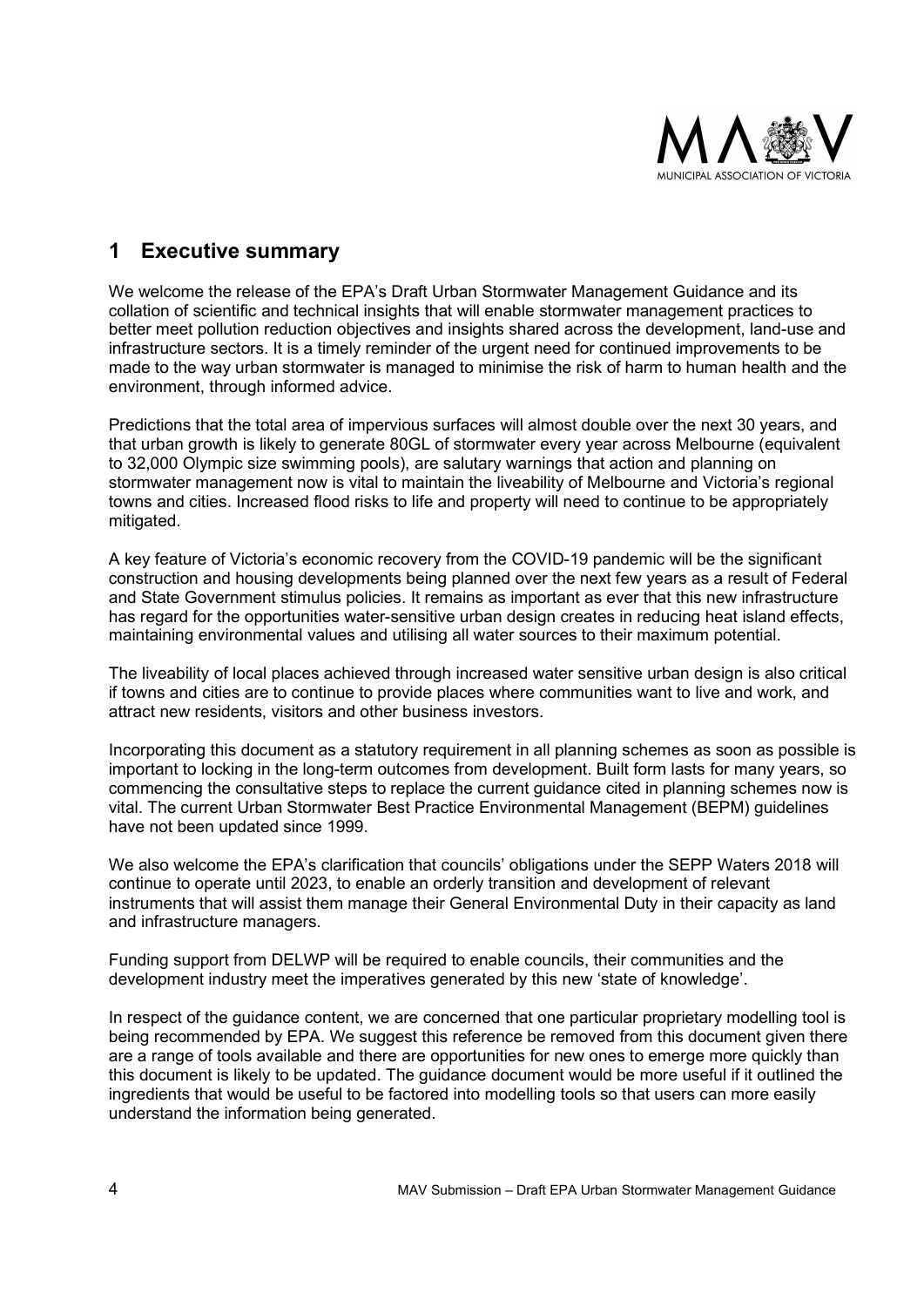

Significant improvements for stormwater management can be achieved by the actions of many delivering a cumulative large effect. State government support to update and support the ongoing provision of the STORM tool will particularly assist many small-scale landowners consider and demonstrate they are meeting optimal stormwater management requirements when they apply for planning permits.

We provide the following suggestions for changes to the guidance document:

- Clearer articulation of the target audiences and how they can use this document. This will enable greater clarity for the various audiences using the document, including small and largescale developers and a variety of regulatory authorities and government agencies, including councils, water authorities, the Victorian Planning Authority, Victorian Building Authority, Department of Transport, VicTrack, etc.
- Delete references to specific commercial software modelling offerings in the guidance document, and instead develop protocols outlining what constitutes an appropriate tool for demonstrating compliance with the new Urban Stormwater Management Guidance

Transforming the science collated in this guidance document into action will require supporting actions that will need investment from the Victorian Government if they are to be expedited quickly. These include:

- Immediately commencing the process to incorporate the EPAs urban stormwater guidance into all Victorian planning schemes.
- Providing \$10 million for a two-year funding program from 1 July 2021 to support councils review and develop template municipal stormwater management plans, including incorporating sub-catchment and regional scale approaches to enable efficient allocation of management effort and development of the appropriate regulatory instruments that may be required when the SEPP Waters
- Committing to ongoing provision of planning tools by DELWP to assist and expedite small to medium-sized landowners understand how they can meet optimum stormwater management standards from their developments. Upgrading and providing ongoing support for the STORM tool is particularly important in reducing compliance costs for small-scale developments.

We note that a number of our proposed recommendations will be relevant for DELWP as the policy lead rather than EPA. These are identified where relevant.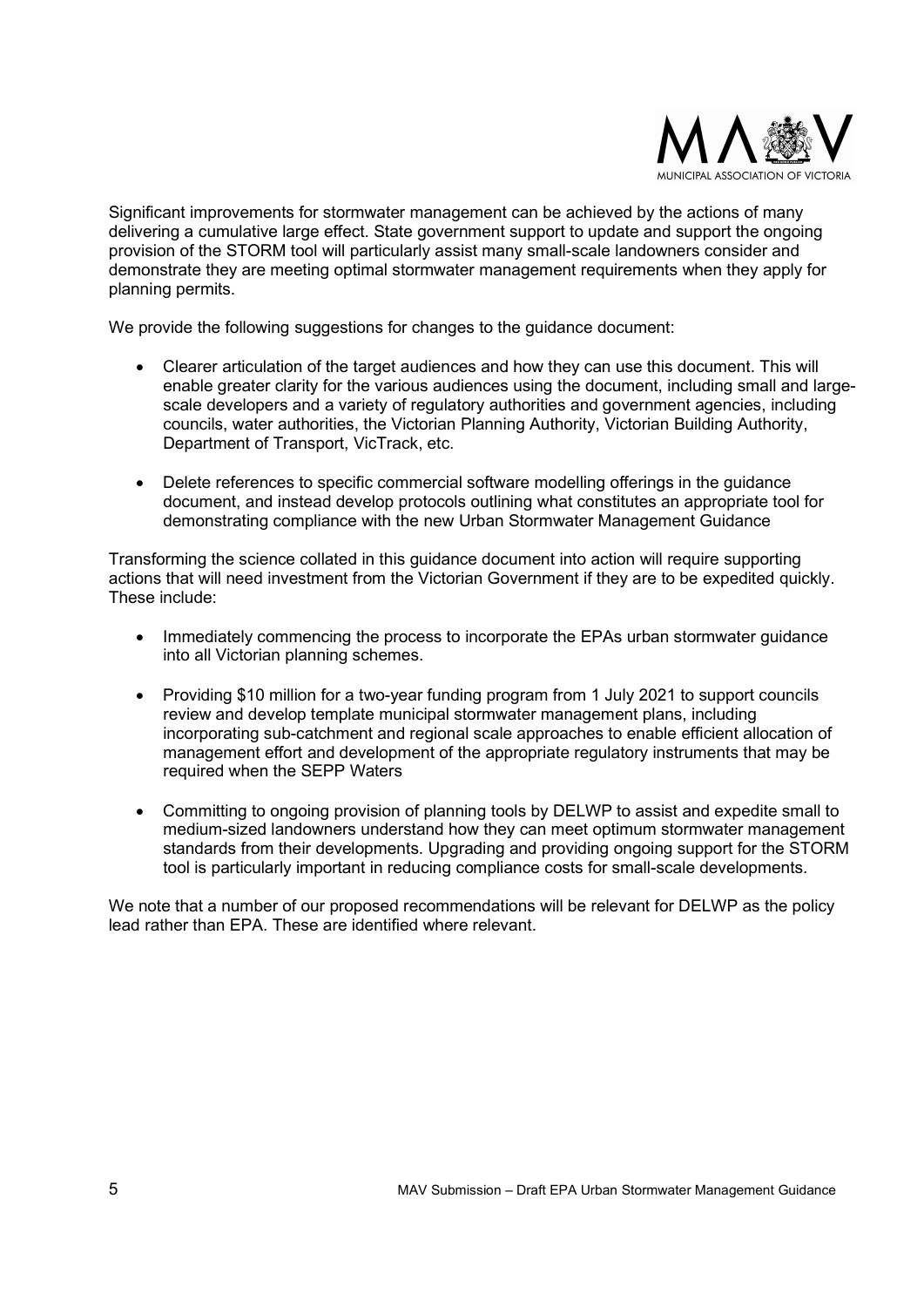

# 2 Introduction

The MAV welcomes the opportunity to provide comments on the EPA Draft Urban Stormwater Management Guidance.

Councils are integrally involved in the management of urban stormwater, with multiple roles and interests in stormwater, including as a:

- Responsible authority and planning authority Councils issue permits for use and development of land which have to comply with the relevant planning scheme. Planning schemes reference standards in the SEPP Waters and the Best Practice Environmental Management for Urban Stormwater (BPEM). Councils develop and implement local planning policies, such as Environmentally Sustainable Development Local Planning Policies which include water efficiency objectives and requirements.
- Infrastructure manager of public stormwater assets Sections 198-201 of the Local Government Act 1989 provide authorizing powers for councils to manage public drainage within their municipal area. The 38 councils in the Melbourne Water service area take responsibility for drainage, outfall and stormwater infrastructure under 60 hectares in scale and volume, with Melbourne Water being responsible for assets over 60 hectares.

Collectively, Victorian councils manage approximately 35,000 kilometres of drainage pipes and 1.4 million stormwater pits with estimated replacement costs being many billions of dollars. Some also manage outfalls directly to Westernport and Port Phillip Bay and oceans. Councils are a road authority under the Road Management Act 2004. They maintain the drainage required to protect the operation of the roads for which they are responsible.

Under the SEPP Waters councils are required to have stormwater management plans, developed in consultation with water authorities and local communities.

• Community advocate and public place manager Councils have a significant role in shaping their local communities and creating places that are safe and livable.

The commencement of the new environment protection regime on 1 July 2021 will introduce new Environmental Reference Standards and a new General Environmental Duty (GED) on all land and infrastructure managers not to pollute. The MAV has signaled the importance of the EPA working with councils to consider the transition from the cessation of the urban stormwater SEPP Waters Clauses in 2023, and the replacement statutory instruments that will be required to enable them to manage their GED responsibly and practicably.

This submission builds on comments about urban stormwater which we have provided in the past, including the MAV's responses to the Environment Protection Regulations and other regulatory instruments (2019), Improving Stormwater Management Ministerial Advisory Committee (2018) and Draft SEPP Waters (2018).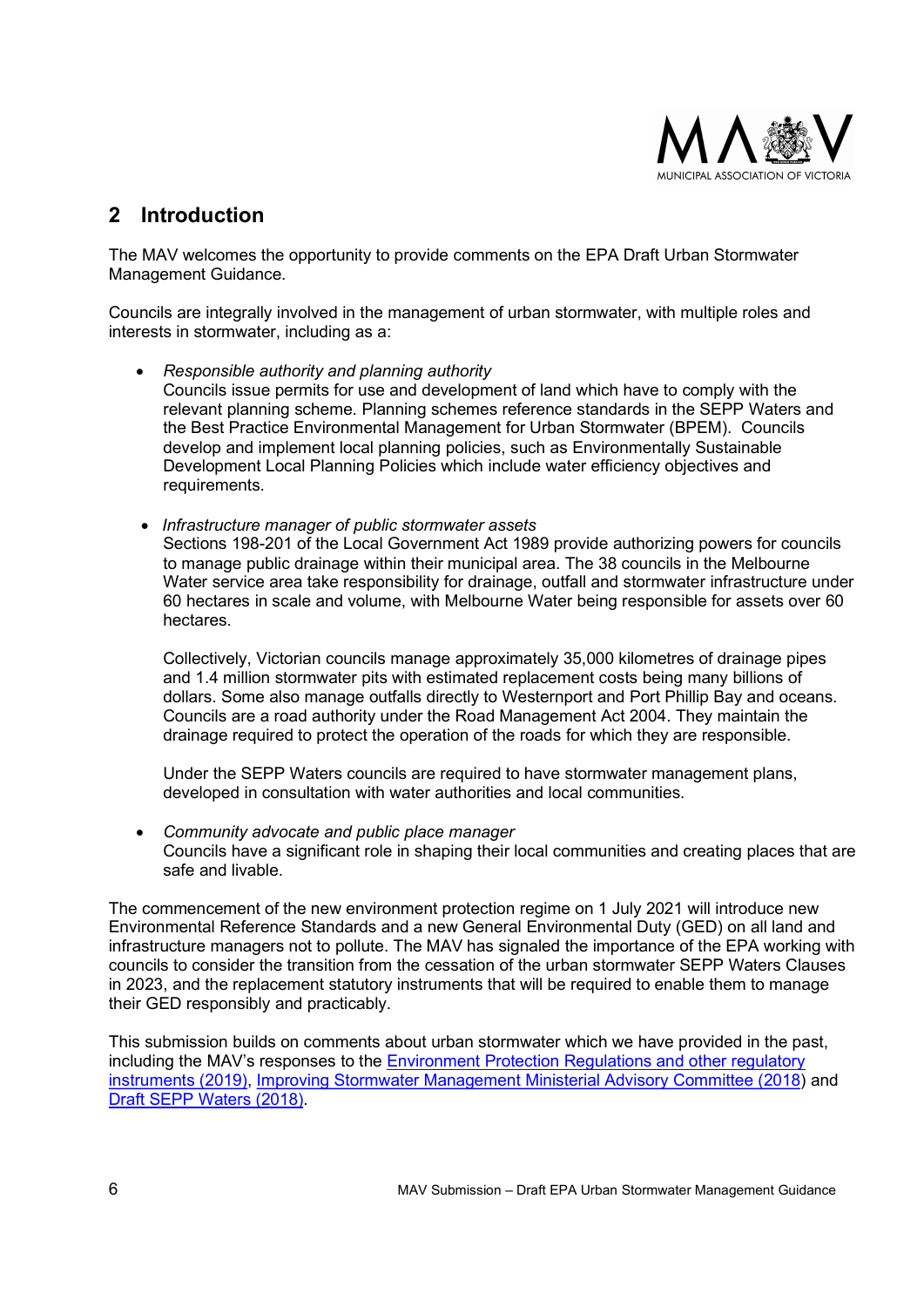

# 3 MAV comments

Victoria's 79 councils are committed to achieving the outcomes that improved management of stormwater can bring for their communities, both from a social, environment and economic perspective. Retaining liveability for Victoria's cities and towns is vital to attracting people to live in metropolitan and regional centres, protecting the environment. Managing stormwater efficiently where actions are most effective will also drive greater levels of efficiency, which in turn reduce costs for residential and business landholders.

The EPA's stormwater management guidance is therefore timely in informing the technical standards that will assist regulators and land-use developers better manage stormwater. Considerable advances in knowledge have occurred since the last Urban Stormwater Best Practice for Environmental Practice was released in 1999, particularly the insights and awareness of the problems flows of water cause. The document's focus on technical standards is also useful, with implementation better dealt with through our powers and instruments.

Melbourne Water's Healthy Waterways Strategy for greater Melbourne suggests that urban growth could generate 80GL of stormwater (equivalent to 32,000 Olympic swimming pools) every year, with these increased flows adding to the scouring, polluting and degradation of the waterways communities rely on for local liveability, tourism and maintenance of the environment and biodiversity.

Despite the short-term reductions in Victoria's population growth in 2020 and 2021 due to the restrictions imposed by the COVID-19 pandemic, Federal and State Budget expectations continue to be that Victoria will experience population growth over the next 50-year period. Projections before COVID-19 were that the population of Melbourne is expected to exceed eight million by 2051<sup>1</sup>. Modelling by DELWP suggests that if this urban growth is accommodated in the same way it has been until now, by 2051 the total area of impervious surfaces and stormwater runoff will almost double<sup>2</sup>. Every time new buildings, roads and carparks are built, the total impervious area increases.

Population and increasing impervious surfaces in urban centres are also increasing in regional Victoria, with its population expected to increase to over 2 million people by 2051.

The cumulative impact of these projections is that committed and urgent attention remains vital to enable Victoria's urban centres accommodate development growth well, while preserving environmental and public health standards.

Stormwater management is complex and diffuse, with the actions of many parties impacting how rainfall flows from impervious surfaces are dealt with, and the scale of the problem generated from pollutants entering drainage systems which spill out water and scour waterways, bays and oceans with the pollutants and debris collected from many sources along the way.

This submission focusses on the role of councils managing urban stormwater as a planning authority, and as a manager of public land supporting activities and towns across the state achieve community connection (parks and gardens, public precincts , footpaths, streets and roads) from infrastructure provided in the public realm. It does not comment on the technical aspects of the guidance, given the reliance of councils on EPA to undertake the detailed investigate and scientific research that will

<sup>1</sup> "Victoria in Future 2016 Population and household projections to 2051", DELWP

<sup>2</sup> "Improving Stormwater Management Advisory Committee Final Report", p13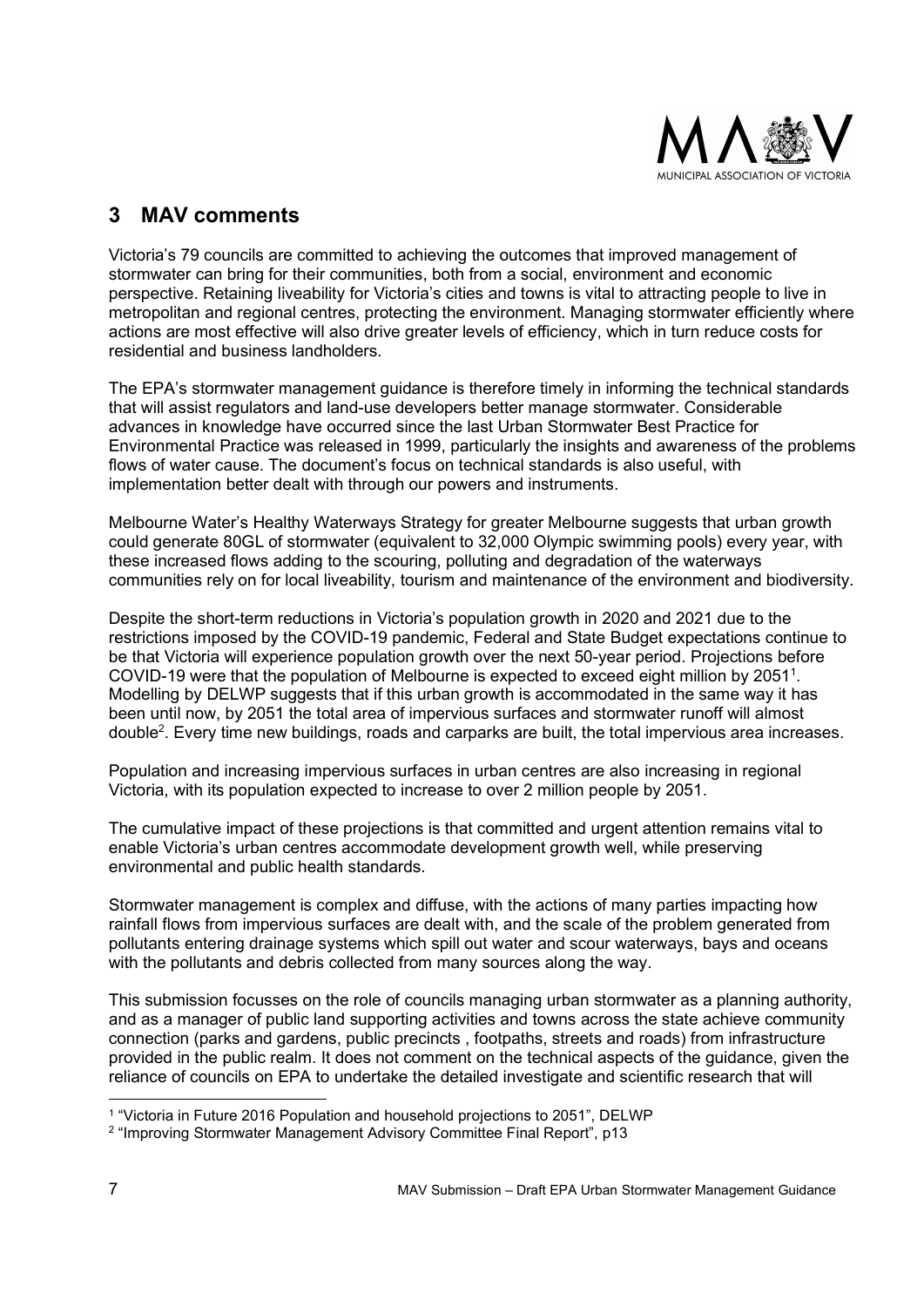

assist regulators and developers take the necessary steps to prevent harm to the environment which are practicable as well as sustainable.

Councils also many manage tens of thousands of kilometres of drainage infrastructure under cities and towns which is the conduit for stormwater flowing away from source, often ending up in waterways, bays and oceans.

The recently released Infrastructure Victoria Draft 30-Year Strategy illustrates the urgency for all parts of the water-cycle system to be managed and utilised effectively now. Figure 2 illustrates the scale of the task across the state, with some regions expected to have declines in water availability of more than 50%. Current projections indicate a 20% decrease in water availability by 2065. Combined with a growing population, water shortages are expected in a range of Victorian settings, with mid-range scenarios seeing shortages in the next 10-20 years.

#### Figure 2: Water availability scenarios



Source: Hope, P. et al, A Synthesis of Findings from the Victorian Climate Initiative (VicCl), Australian, Bureau of Meteorology, 2017, pp. 37-45.

### Source: Infrastructure Victoria Draft 30-Year Strategy, p52

Living Melbourne and the Victorian Planning Authority's draft precinct structure plan guidelines also require efficient use of water resources to green and cool Melbourne and Victoria's other cities and towns. Best practice tools, resources and training will be required for planners, policy makers and practitioners to ensure that widespread and effective WSUD practice is achieved.

A one-size-fits-all approach will not be relevant in all settings. The comments in the following sections focus on recommendations for amendments to be made to the guidance document, the intersection with planning schemes and municipal-scale urban stormwater planning.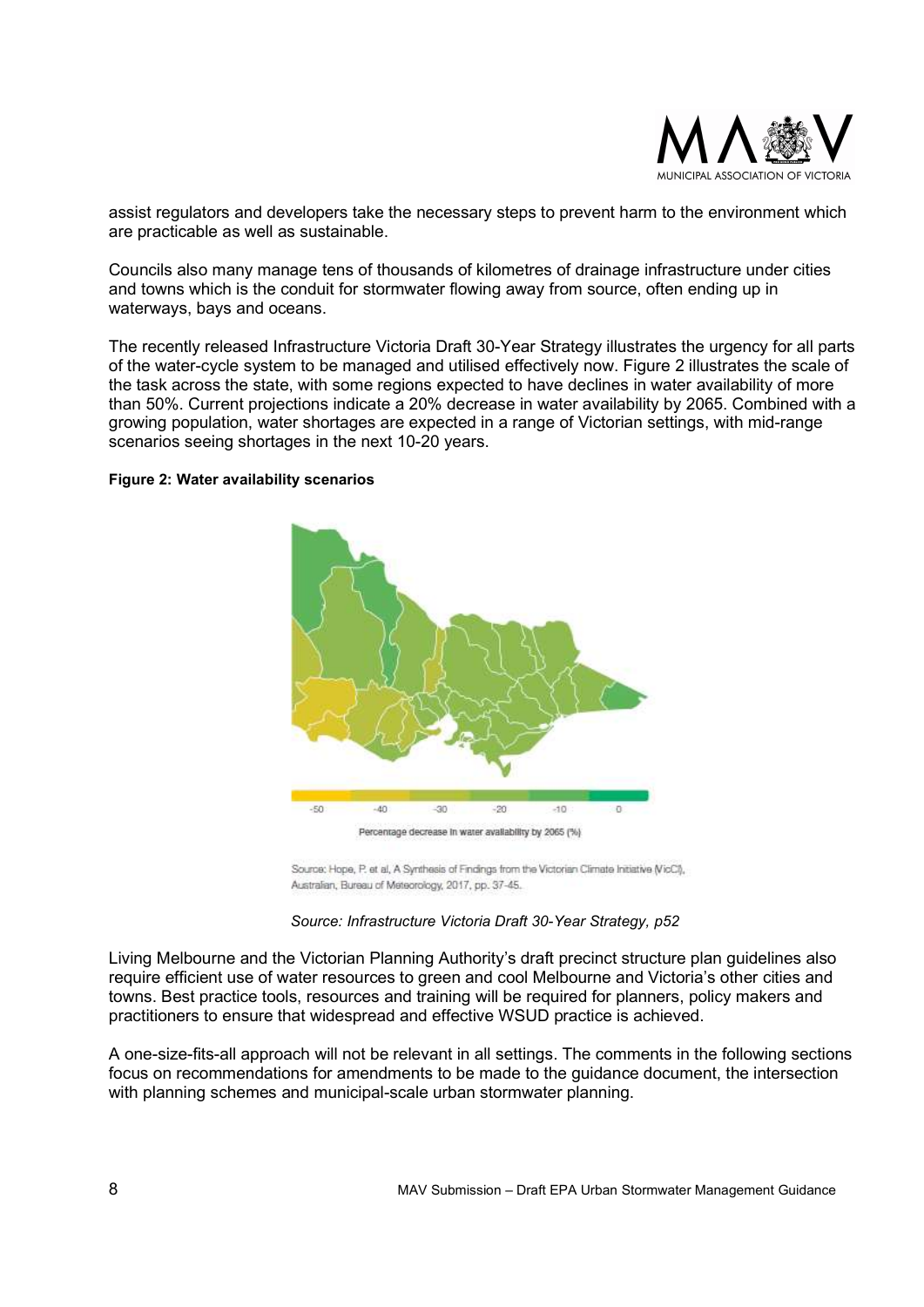

## 3.1 Proposed amendments to the guidance document

### Document refinements:

The 'how to use this guide' section would benefit from being clearer about the intended audience and providing clearer markers for how it can be used to inform design and engineering plans. Small to medium-scale developers may find this guidance daunting as currently presented. Provision of tools that enable them to understand what they need to do to meet the standards is vital.

The scenarios would benefit from wording being included which direct developers to relevant water authority and council requirements, as these differ between jurisdictions. Stronger guidance on the need for developers to communicate with local authorities early in the process would be very beneficial to minimise issues that may arise later in the application approval process.

Scenarios should also be developed for other types of developments which will be commonly built over the immediate period, including townhouses, apartments, non-residential and commercial developments.

### References to commercial modelling tools:

We question the appropriateness for EPA's quidance to recommend a proprietary tool (eq. Paragraph 3, p7 refers) which has not been through a rigorous industry review or been developed through an industry process. While it may be useful for EPA to provide links to providers who can assist developers consider how they might meet these guidelines by other means, we do not consider that this should be included in EPA's official guidance document.

Instead, we strongly recommend that EPA removes these references in the guidance document itself, and replaces these with an outline of the ingredients developers should be looking for when considering the tools they can use to demonstrate compliance with the new Urban Stormwater Management Guidance. In raising this issue, please note that the MAV is not commenting on the quality of the particular provider; our point is about the endorsement process and apparent promotion of a particular provider in official guidance.

### 3.2 Status/interaction with planning schemes

We recommend that this document be considered for incorporation into all planning schemes to significantly improve the implementation of measures which can reduce and re-use stormwater. In particular it could be used as the updated reference to Standard A6 and B9 of Clauses 54 and 55 respectively. This change would enable councils to put measures in place in their planning schedules under permeability to require developments to reduce and re-use stormwater.

We note again for the record, in the event that planning schemes are amended, that the definition of stormwater should be revised so that it is the same as that used in the SEPP Waters and the new Environment Reference Standards that will come into effect on 1 July 2021. We acknowledge that while this is outside the scope of this guidance development, it would make sense for definitions to be aligned across regulatory instruments.

Currently planning schemes have a different definition to that used in the SEPP Waters and proposed Environmental Reference standards. We recommend that the definition of stormwater in the proposed Environmental Reference Standards is used as the key reference point. The greater levels of detail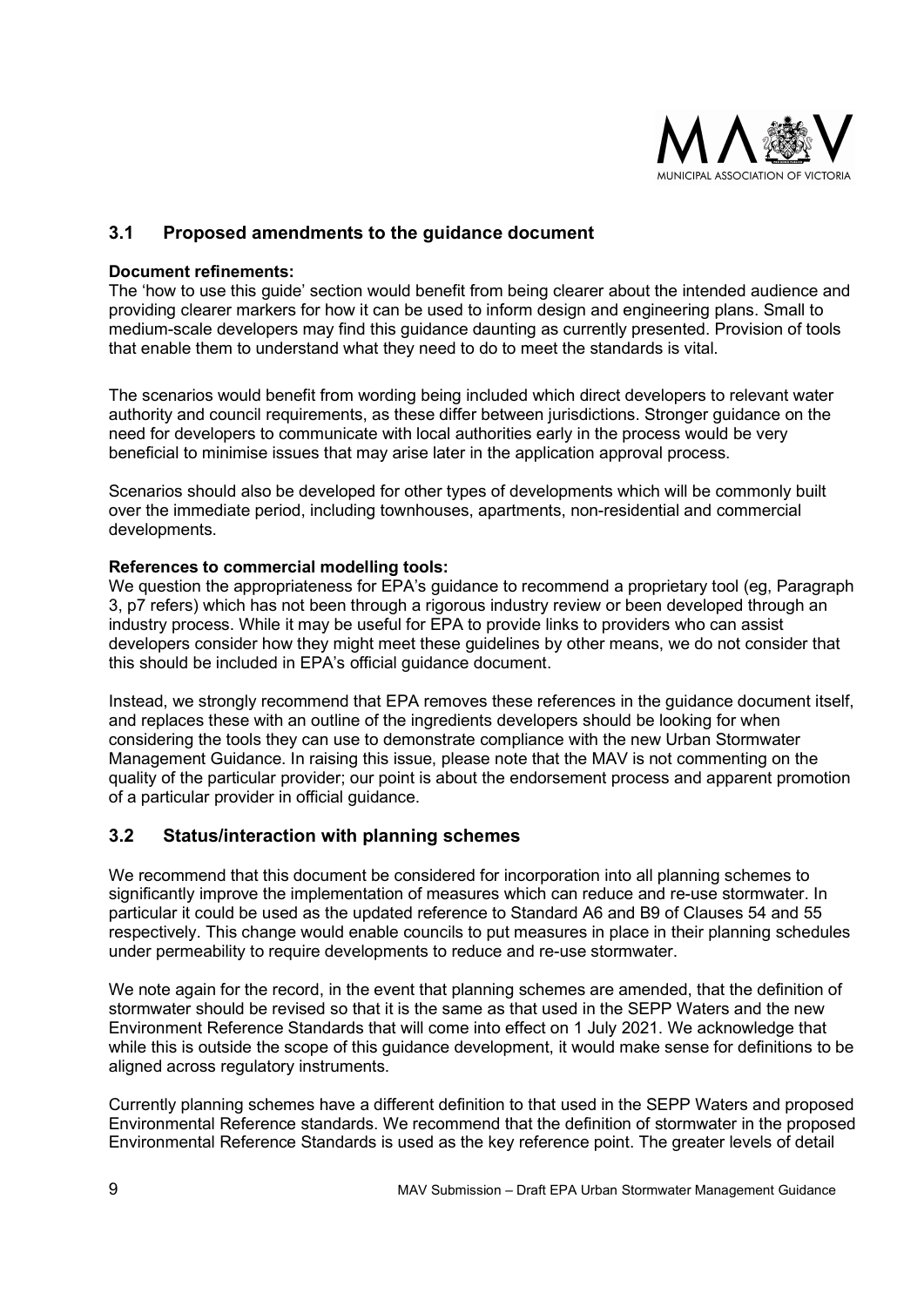

contained in the current planning scheme definition would be better outlined in a Practice Note detailing the specific issues development applications need to have regard for in relation to their management of stormwater.

Developers having regard for this new guidance will be important in having all new developments implement measures as soon as possible. Built structures can last for many years, so the sooner standards are introduced, the better this will be for bringing forward the benefits better management of urban stormwater provides.

### State Government supports for small-scale development assessments

Harnessing effective stormwater management treatments by the many small-scale developments will result in meaningful cumulative impact for the water-cycle system as a whole. To facilitate and speed up the opportunities these present, we support DELWP's commitment to support the upgrade and review of the ongoing maintenance of the STORM tool to assist small-scale landowners understand how they can meet stormwater requirements of the planning system. Smaller regional and rural councils would also appreciate the support such a tool this would provide to assist them better consider local permit applications.

Ongoing funding being provided by DELWP would assist expedite this task, and remove the lack of clarity that currently exists about the appropriate provision of this tool. MAV will continue to liaise with DELWP about possible options.

### 3.3 Municipal-scale urban stormwater management planning

We support the direction the EPA is taking in developing guidance which focusses on technical requirements which land-use developments need to achieve, rather than mixing these with other implementation issues and roles and responsibilities of different agencies. On the assumption that the current BPEM guidelines will eventually be replaced by a hybrid model of EPA guidance and relevant statutory instruments under the new Environment Protection Amendment Act 2018, we take this opportunity to alert the EPA and DELWP that further consideration will be required in 2021 for a municipal stormwater management planning audit and review program.

Currently municipal-scale stormwater planning varies across the state. According to a desk-top review of council websites undertaken by the MAV in 2019, 28 of the 79 Victorian councils have stormwater plans that have not been updated in over ten years. Many more would benefit from being reviewed with an integrated water management lens.

Figure 1 illustrates the diversity of practice across the sector, with a number of councils (mainly in metropolitan Melbourne) having updated and comprehensive integrated water management plans. Many still have stormwater management plans which will have been based on the template plans introduced following the development of the 1999 Urban stormwater best practice environmental management guidelines (BEPM).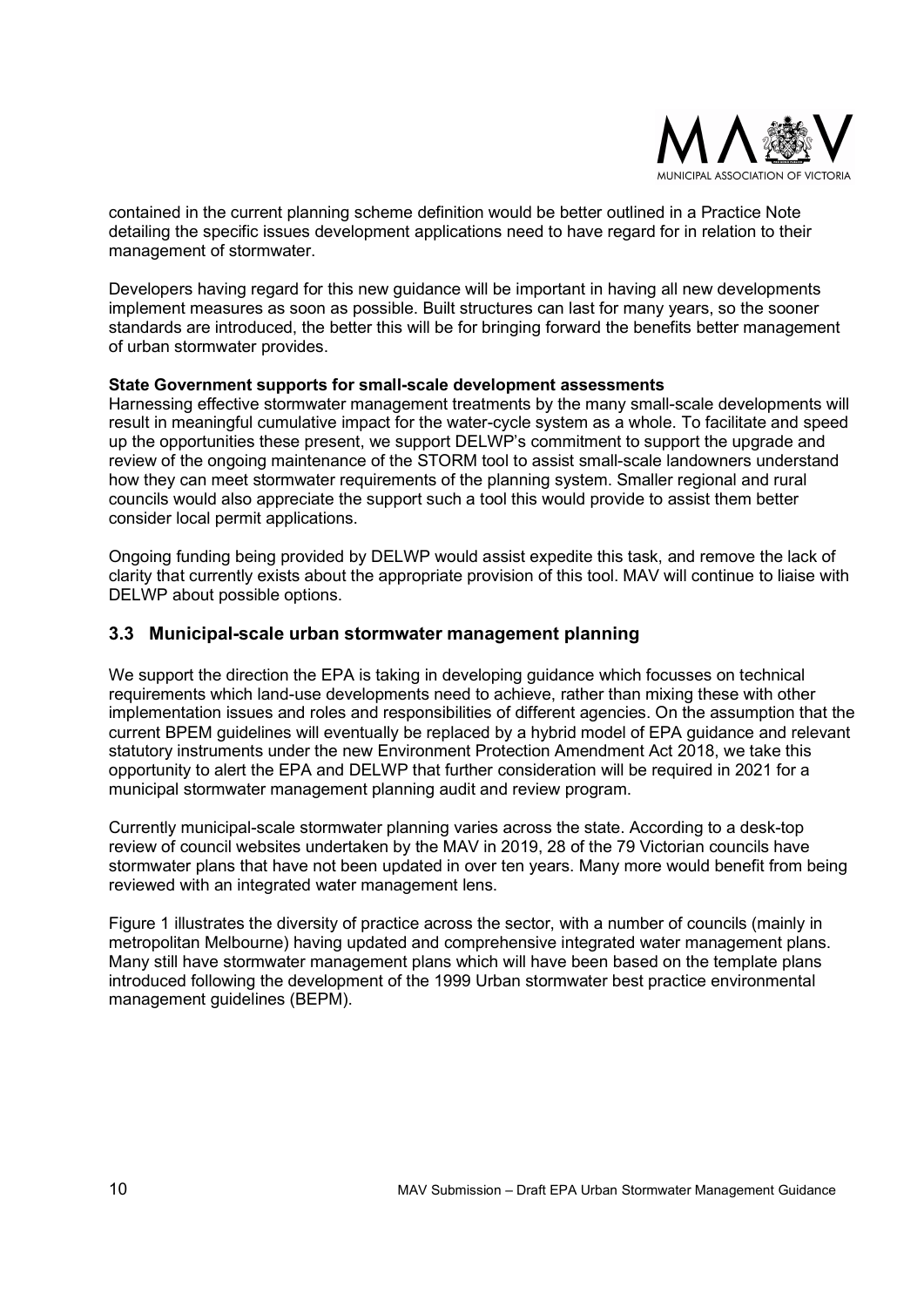



Figure 1 - Council stormwater management plan status

Source: MAV desktop review of stormwater and IWM plans available on council websites, June 2019

A funded program would support councils review and develop template municipal stormwater management plans, and provide the opportunity to bring catchment and regional scale approaches to municipal planning. It would also enable consideration for more efficient allocation of management effort and development of the appropriate regulatory instruments. We recommended that \$10 million be provided for a two-year funding program from 1 July 2021.

Reviewing stormwater management planning guidance for councils would also enable better alignment to other key targets relating to water quality protection and public health which are contained in other state policy documents, such as Living Melbourne, the Westernport and Port Phillip Bay Environmental Management Plan and the Victorian Marine and Coastal Policy.